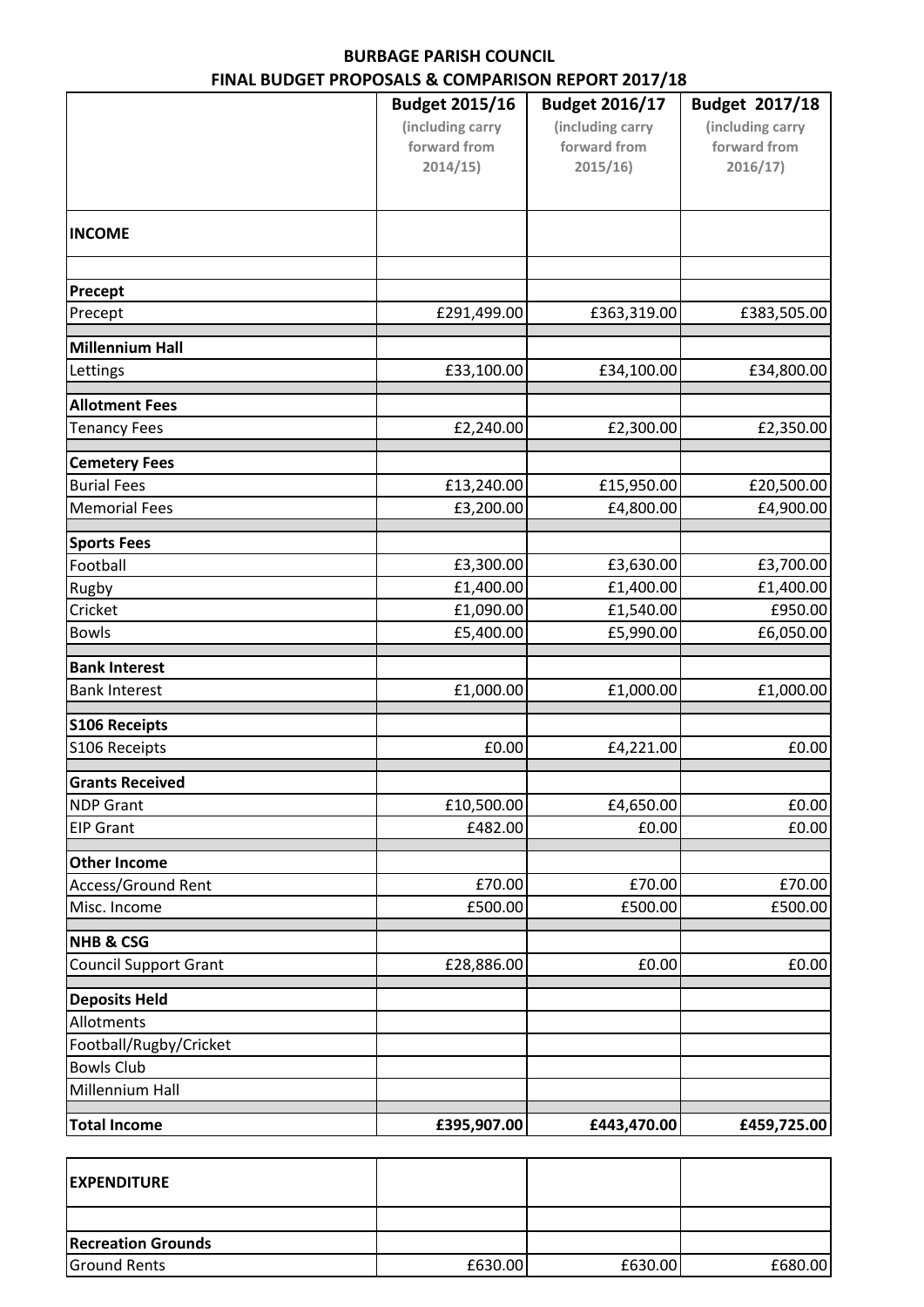|                                          | <b>Budget 2015/16</b> | <b>Budget 2016/17</b> | Budget 2017/18         |
|------------------------------------------|-----------------------|-----------------------|------------------------|
|                                          | (including carry      | (including carry      | (including carry       |
|                                          | forward from          | forward from          | forward from           |
|                                          | 2014/15               | 2015/16               | 2016/17)               |
|                                          |                       |                       |                        |
| Maintenance                              | £45,000.00            | £42,525.00            | £38,750.00             |
| <b>Water Supply</b>                      | £300.00               | £300.00               | £300.00                |
| <b>Allotment Toilet</b>                  | £500.00               | £500.00               | £500.00                |
| Litter Collection & bins                 | £26,170.00            | £22,250.00            | £23,743.00             |
| <b>Waste Disposal</b>                    | £1,730.00             | £1,600.00             | £1,650.00              |
| <b>Street Lighting</b>                   | £1,500.00             | £750.00               | £800.00                |
| <b>Tree Conservation</b>                 | £8,000.00             | £4,500.00             | £8,000.00              |
| <b>Tools &amp; Tool Maintenance</b>      | £14,310.00            | £5,400.00             | £5,400.00              |
| <b>Grounds Maintenance Vehicle</b>       | £5,800.00             | £5,800.00             | £2,800.00              |
| <b>Tractor Mower</b>                     | £9,930.00             | £9,000.00             | £10,342.00             |
| Fuel & Phone                             | £5,500.00             | £5,150.00             | £5,150.00              |
| <b>New Benches</b>                       | £5,700.00             | £5,700.00             | £5,700.00              |
| <b>Play Equipment</b>                    |                       |                       |                        |
| <b>Engineers Inspections</b>             | £650.00               | £650.00               | £700.00                |
| Maintenance                              | £21,180.00            | £22,221.00            | £15,000.00             |
|                                          |                       |                       |                        |
| <b>Cemetery, St Cath's, War Memorial</b> |                       |                       |                        |
| Maintenance                              | £31,500.00            | £31,500.00            | £30,500.00             |
| Water Supply & Septic Tank               | £2,120.00             | £2,200.00             | £2,250.00              |
| <b>Electricity Supply</b>                | £300.00               | £320.00               | £320.00                |
| Development & Landscaping                | £14,453.00            | £0.00                 | £0.00                  |
| <b>Community Enhancement</b>             |                       |                       |                        |
| Christmas Lights & Festivities           | £6,100.00             | £2,000.00             | £2,000.00              |
| <b>Hanging Baskets</b>                   | £4,000.00             | £4,000.00             | £4,000.00              |
| Queens Birthday Celebrations             | £0.00                 | £4,000.00             | £0.00                  |
|                                          |                       |                       |                        |
| <b>Donations</b>                         |                       |                       |                        |
| <b>Grants &amp; Donations</b>            | £4,500.00             | £4,500.00             | £4,500.00              |
| Administration                           |                       |                       |                        |
| <b>Professional Fees</b>                 | £10,000.00            | £10,825.00            | £8,000.00              |
| Subscriptions                            | £2,600.00             | £2,600.00             |                        |
| <b>Election Costs</b>                    | £10,500.00            | £4,800.00             | £2,400.00<br>£5,254.00 |
| <b>Training</b>                          | £3,000.00             | £4,960.00             | £2,000.00              |
| IT Systems & Software                    | £5,620.00             | £6,420.00             | £5,000.00              |
| Printing & Advertising                   | £5,000.00             | £5,150.00             | £5,150.00              |
| Chairman's Expenses                      | £500.00               | £500.00               | £500.00                |
| <b>Members Expenses</b>                  | £300.00               | £300.00               | £300.00                |
| <b>Travel Expenses</b>                   | £750.00               | £750.00               | £750.00                |
| Telephone                                | £750.00               | £750.00               | £750.00                |
| <b>Stationery &amp; Postage</b>          | £2,360.00             | £2,400.00             | £2,000.00              |
| Petty Cash                               | £250.00               | £250.00               | £250.00                |
| Photocopier                              | £2,000.00             | £2,000.00             | £1,500.00              |
| <b>Bank Charges</b>                      | £1,000.00             | £1,000.00             | £1,000.00              |
|                                          |                       |                       |                        |
| <b>Insurance</b>                         |                       |                       |                        |
| <b>Insurance Cover</b>                   | £8,250.00             | £8,250.00             | £8,500.00              |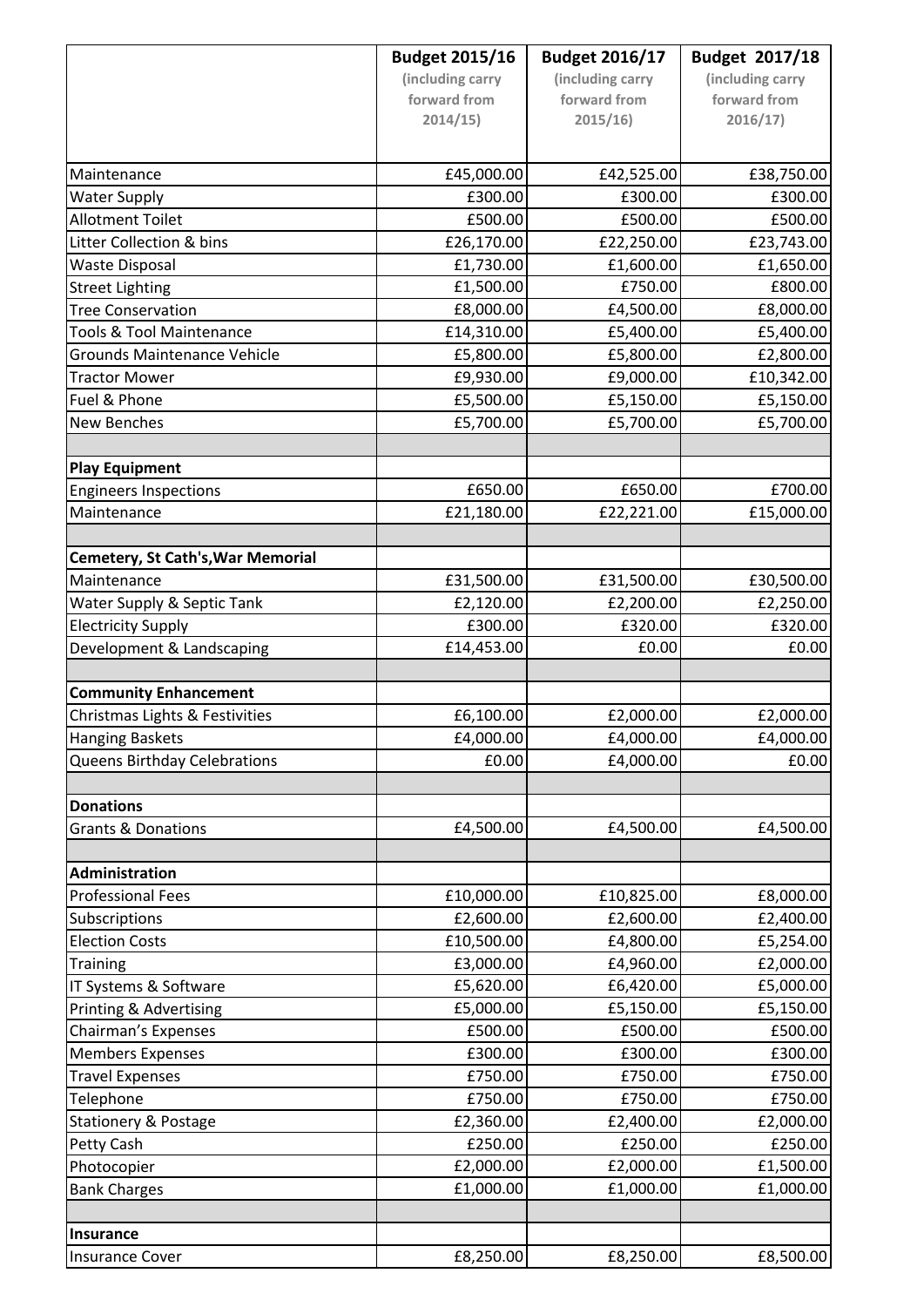|                                      | <b>Budget 2015/16</b> | <b>Budget 2016/17</b> | Budget 2017/18   |
|--------------------------------------|-----------------------|-----------------------|------------------|
|                                      | (including carry      | (including carry      | (including carry |
|                                      | forward from          | forward from          | forward from     |
|                                      | 2014/15)              | 2015/16               | 2016/17)         |
|                                      |                       |                       |                  |
|                                      |                       |                       |                  |
| <b>Millennium Hall</b>               |                       |                       |                  |
| Maintenance                          | £8,000.00             | £8,000.00             | £8,000.00        |
| <b>Water Supply</b>                  | £3,000.00             | £3,000.00             | £3,000.00        |
| <b>Electricity Supply</b>            | £4,000.00             | £4,000.00             | £4,000.00        |
| <b>Gas Supply</b>                    | £3,000.00             | £3,000.00             | £3,000.00        |
| <b>Business Rates</b>                | £1,200.00             | £1,200.00             | £0.00            |
|                                      |                       |                       |                  |
| <b>Bowls Pavilion</b>                |                       |                       |                  |
| Maintenance                          | £3,010.00             | £2,000.00             | £2,000.00        |
| <b>Water Supply</b>                  | £300.00               | £300.00               | £300.00          |
| <b>Electricity Supply</b>            | £400.00               | £400.00               | £400.00          |
| <b>Hinckley Rd Pavilion</b>          |                       |                       |                  |
| Maintenance                          | £3,160.00             | £4,590.00             | £6,275.00        |
| <b>Water Supply</b>                  | £900.00               | £900.00               | £900.00          |
| <b>Electricity Supply</b>            | £800.00               | £800.00               | £800.00          |
|                                      |                       |                       |                  |
| <b>Staffing</b>                      |                       |                       |                  |
| Management & Administration          | £58,500.00            | £65,889.00            | £64,800.00       |
| <b>Grounds Maintenance</b>           | £64,000.00            | £68,900.00            | £68,900.00       |
| Caretaking/Cleaning                  | £12,000.00            | £15,900.00            | £16,500.00       |
| Tax & NI                             | £39,500.00            | £44,377.00            | £45,500.00       |
| Pension                              | £5,000.00             | £2,200.00             | £2,400.00        |
|                                      |                       |                       |                  |
| <b>Reserve &amp; Earmarked Funds</b> |                       |                       |                  |
| <b>Capital Reserve</b>               | £65,500.00            | £63,500.00            | £63,500.00       |
| <b>General Reserve</b>               | £32,100.00            | £32,100.00            | £32,100.00       |
| Allotment Fencing & Gates            | £1,500.00             | £1,500.00             | £1,500.00        |
| Troon Way Open Space Contribution    | £17,000.00            | £16,000.00            | £15,000.00       |
| Millennium Hall Redeveloment         | £43,100.00            | £63,100.00            | £113,100.00      |
| Office Security & Ent'ce Improvement | £12,000.00            | £22,000.00            | £0.00            |
| <b>New Projects</b>                  | £26,500.00            | £39,500.00            | £39,500.00       |
| <b>Village Gateway Signs</b>         | £6,000.00             | £6,000.00             | £6,000.00        |
| Sports Changing Facility - Brit Rd   |                       | £30,000.00            | £30,000.00       |
| Hinckley Road Pavillion Refurb       |                       |                       | £20,000.00       |
| St Catherines Shrubbery Removal      |                       |                       | £5,000.00        |
| Open Spaces Development              |                       |                       | £15,000.00       |
| <b>Contingency</b>                   |                       |                       |                  |
| Contingency                          | £38,970.00            | £46,389.00            | £41,200.00       |
|                                      |                       |                       |                  |
| Neighbourhood Development Plan       |                       |                       |                  |
| <b>Planning Consultant Fees</b>      | £21,500.00            | £7,000.00             | £8,700.00        |
| <b>Consultation Events</b>           | £840.00               | £440.00               | £0.00            |
| Printing & Advertising               | £190.00               | £1,620.00             | £0.00            |
| <b>Website Costs</b>                 | £1,610.00             | £1,590.00             | £0.00            |
| <b>Support Services</b>              | £3,160.00             | £3,160.00             | £0.00            |
| Training & Travel                    | £1,000.00             | £1,000.00             | £0.00            |